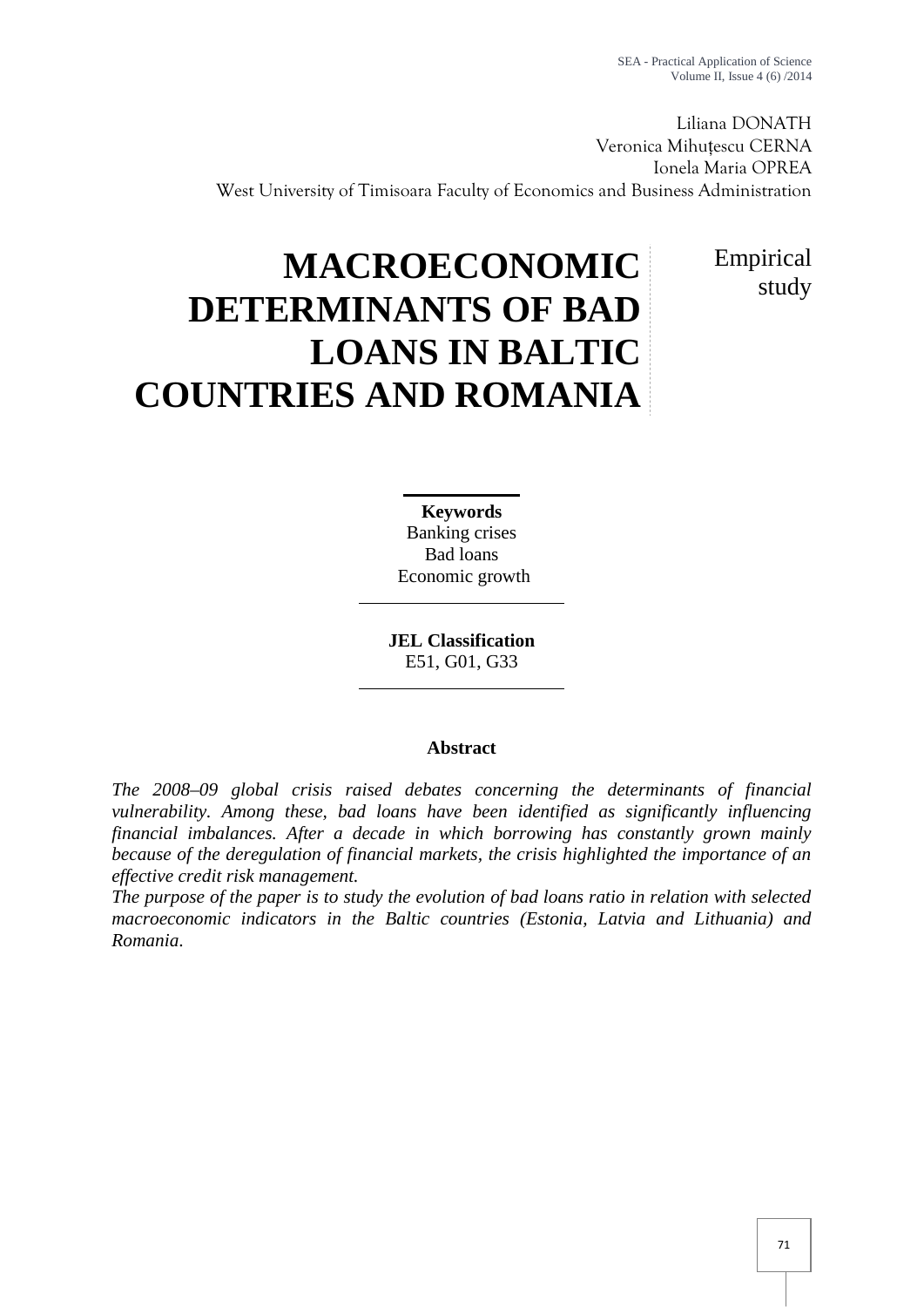# **1. INTRODUCTION**

The globalization that shapes financial flows inducing contagion effects and vulnerabilities on financial markets, triggering crises, need a rethinking of the traditional monetary policy framework aiming to ensure long term financial stability.

The general consensus is that a stable and effective banking system is a key factor for economic growth and development, contributing to the efficient allocation of resources as well as a lever for asset management and capital accumulation. From this perspective, the banking system stability is approached considering the ability of banks to mitigate shocks and vulnerabilities they are exposed to, based on *appropriate policies and regulations.*

It is widely accepted that moral hazard and asymmetric information are at the root of the crises and were strongly highlighted by the recent vulnerabilities in the banking systems. *The present crisis, started in 2007-2008, has revealed the fragility of banking systems*, mainly induced by the lack of capital adequacy and inadequate liquidity, as well as hazardous state intervention, incomplete transparency of bail out measures, concentration on the bank market.

Over the past decade, the credit quality of loan portfolios across most countries in the world remained relatively stable until the financial crises hit the global economy in 2007-2008. Since then, average bank asset quality deteriorated sharply due to the global economic recession. Yet the deterioration of loan performance was very uneven across countries.

The purpose of the paper is to study the evolution of bad loans ratio in relation with selected macroeconomic indicators like GDP grows rate, unemployment rate, inflation rate and lending interest rate and to identify which of the determinants have a major impact on the deterioration of bank asset.

The paper explains how the quality of bank assets deteriorated sharply because of the global economic recession in most of the countries, outlining that the quality of loans is tightly linked to the economic cycle. To explain the trend of bad loans, the study identifies the GDP, the inflation rate and the unemployment rate as main determinants of bad loans in the Baltic countries and Romania. Further, the extent to which these variables influence the level of bad loans and the differences regarding the results in these economies, are identified.

The Baltic countries were chosen for the purpose of the study given their historical, cultural and economic similarities. Neighbouring Romania is considered for comparison purposes.

The paper concludes that consistent and coordinated policies are able to offer the necessary

tools to restore the financial stability and resume an upward trend for economic growth.

## **2. DETERMINANTS OF BAD LOANS**

The concept of bad loans or depreciated loans often refers to *problem loans* (Berger & De Young, 1997). *Largo sensu*, this group include the interest and the principal that are paid and reimbursed with considerable delay and do not obey the terms and specifications of the lending contract. According to literature, there are countries that use quantitative criteria in determining the amount of bad loans, i.e. the time lag until the entire amount is reimbursed, while others have a qualitative approach, i.e. information considering the financial effectiveness of the debtor and the management of financial flows (Bloem & Gorter, 2001).

Fofack (2005) considers as bad loans the amounts for which the interest and the principal are reimbursed with a delay that exceeds 90 days. The same approach is used by the International Monetary Fund (IMF) when describing the financial stability indicators. The European Union (EU) did not agree on a common definition of bad loans and therefore countries prefer to use the 90 days delay as the criteria in determining bad loans.

Nevertheless, authors have endeavoured to depict and understand the major determinants of bad loans as prerequisites of financial vulnerability and eventually instability as the crisis that have occurred during the last decades show. In most of the failing economies, the credit risk and bad loans triggered the financial crisis. Caprio (1998) considers that inappropriate or insufficient regulation as well as the inadequate prudential supervision may explain to a certain extent the connection between deregulation and the financial crisis. Kaminsky and Reinhart (1999) explain the financial crisis by using the increasing amount of domestic loans during the crisis as a proxy for financial liberalisation.

Prior to the current financial crises, the macroeconomic environment led to favourable conditions that intensified the lending process and a low level of bad loans. Starting with 2008-2009 as the global economic environment worsened, the level of bad loans grew sharply, banks being forced to slow down the lending process under the fear that the amounts would not be repaid. Figure1 shows the main stages in the development of a crisis.

Accordingly, the quality of loan portfolio was stable before the crises, but deteriorated abruptly showing a strong interdependence with the global recession and confirming the connection between bank assets' performance and economic cycles. Nevertheless, the outcome differs among countries according to the state and development of their financial systems and their ability to mitigate vulnerabilities.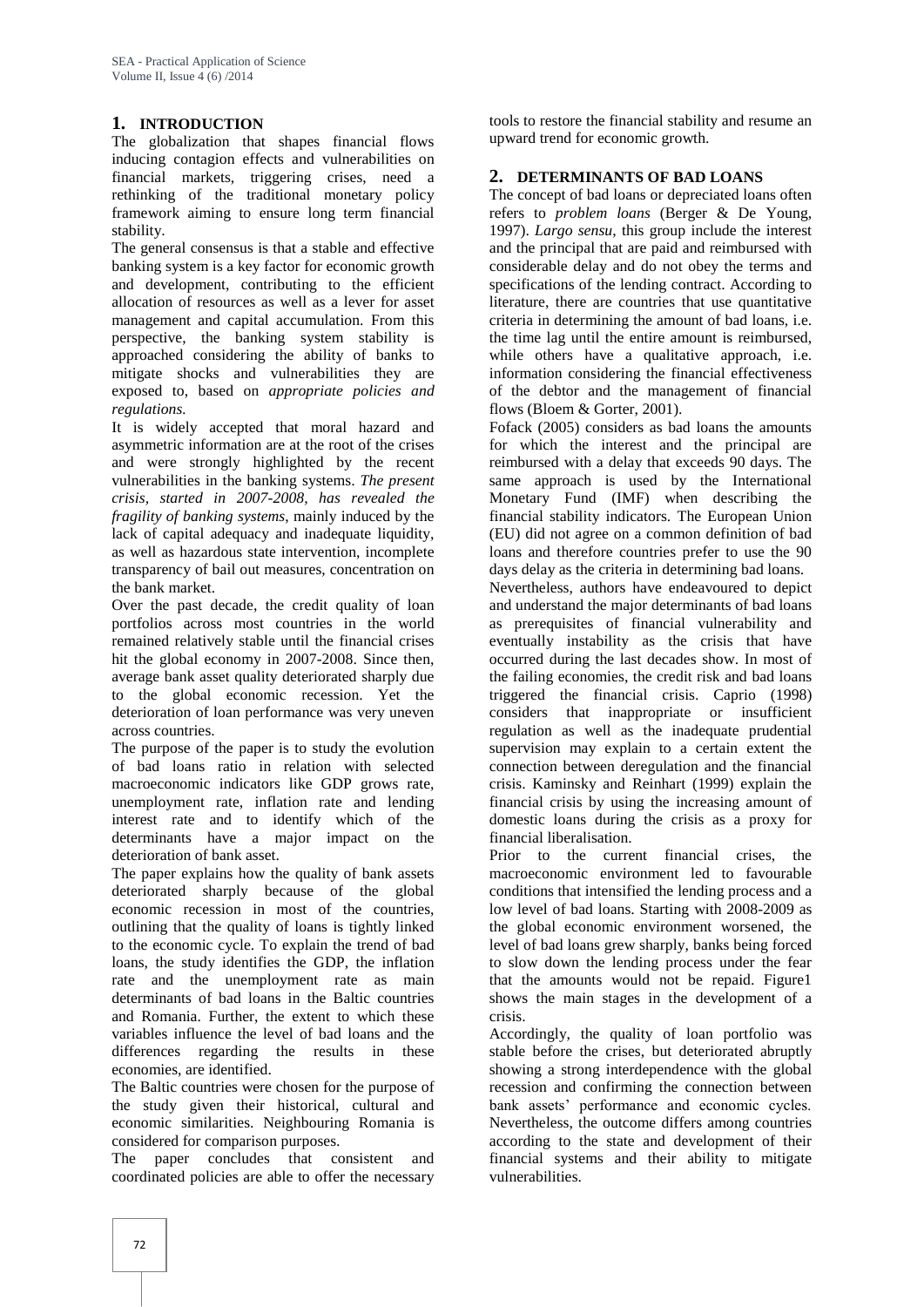Since September 2008, the crisis has spread all over the world, affecting mainly developing countries with weak financial systems that are more exposed to contagion. The banking sector recorded an unprecedented level of bad loans, mainly because of the negative impact of rising unemployment and decreasing living standard. Consequently, bad loans are an abnormal financial outcome that arises because of the inability of debtors to reimburse the principal and the interest according to the terms stated in the lending contract. Further, the negative impact of bad loans multiplies, severely affecting the efficiency of financial flows generating a vicious circle by disrupting the lending process.

Literature shows that economic growth is possible under the financial system stability, in which banks play the major part, and therefore an upward trend of bad loans may disturb the entire economy (Hou, 2007). In addition, mounting bad loans is an indicator of imminent financial and economic crises (Kaminski& Reinhart, 1999).The same conclusion was reached by Reinhart and Rogoff (2008) supporting the reasoning that under inadequate measures to curtail the determinants of bad loans the phenomenon persists in time.

The literature identifies two main sets of determinants that explain the persistence of bad loans in time: exogenous and endogenous determinants. The exogenous ones are linked to the general macroeconomic environment that impact on the ability of debtors to reimburse the loans, while the endogenous determinants are specific for the banking activity.

## *2.1. EXOGENOUS DETERMINANTS OF BAD LOANS*

*Macroeconomic indicators* are often regarded as exogenous determinants that are closely related to bad loans, empirical studies proving their countercyclical behaviour. Statistics show that an increase of the GDP in real terms translates in an increase of income and profit thus improving the ability of individuals and businesses to borrow. On the other hand, a slowdown of economic growth leads to an upward trend of bad loans because of higher unemployment rate, a drop of income and profit that negatively affect the reimbursement of contracted loans. (Salas & Saurina, 2002; Jimenez & Saurina, 2005).

Other macroeconomic variables that negatively affect the quality of bank assets are the *exchange rate, the interest rate, the inflation rate, the market price of financial assets*. The negative impact of the foreign exchange is felt mainly in economies with large exposure to foreign exchange risk, while debts submitted to variable interest rate are most affected.

Messai and Jouini (2013) as well as Fofack (2005) argue that there is a strictly positive impact of the inflation rate on the amount of bad loans, because a

higher inflation rate erodes the purchasing power that leads to delays in the reimbursement of loans. Others (Klein, 2013), on the contrary, argue that the inflation rate may have a reverse effect by reducing the real value of the debt easing the ability to reimburse the residual amount. Nevertheless this reasoning is debatable since the real income is equally affected by the inflation rate.

The market price of financial assets has a greater impact in economies where the volume of the financial transactions has a greater share in the GDP. Thus, a decrease of financial assets market price increases the debt servicing by inducing the wealth effect and decreasing the value of the collateral.

The current crises emphasize the connection between the evolution of macroeconomic variables and the state of the banking system. The main objective of macroeconomic stress tests is to identify the structural vulnerabilities of the financial system, assessing its ability to face shocks.

#### *2.2. ENDOGENOUS DETERMINANTS OF BAD LOANS*

Endogenous determinants of bad loans are specific for the banking activity including the quality of management, the inadequate level of the capital (Keeton & Morris, 1987), excessive lending (Salas & Saurina, 2002), low efficiency (Berger & DeYoung, 1997).

Berger and DeYoung (1997), studied the connection between bad loans, cost effectiveness and capitalization of American commercial banks during 1985-1994, identifying a double perception: while the connection *bad loans - cost effectiveness* was treated as *bad luck* caused mainly by the deterioration of the macroeconomic indicators, the connection between *cost effectiveness- bad loans* was treated as *bad management*. Basically, this view supports the idea of an inadequate management, i.e. bad loans are the result of an insufficient monitoring (Klein, 2013).

In addition, the determinants of risk taking behaviour were subject of debate, since they are induced by the moral hazard, ownership, regulatory framework, etc.

The moral hazard hypothesis studied by Keeton and Morris (1987) argues that banks with an inadequate capital respond to moral hazard stimuli leading to a higher volume of bad loans in the long run. Banks that tend to assume higher risks also tend to grant more loans subject to significant losses. The conclusion was validated by the studies Salas and Saurina (2002) and Jimenez and Saurina (2005) respectively.

As a consequence of moral hazard induced by safety nets, such as deposit guaranteeing, banks tend to assume higher risks by granting excessive loans, but such behaviour can be curtailed by a more effective supervision and strict market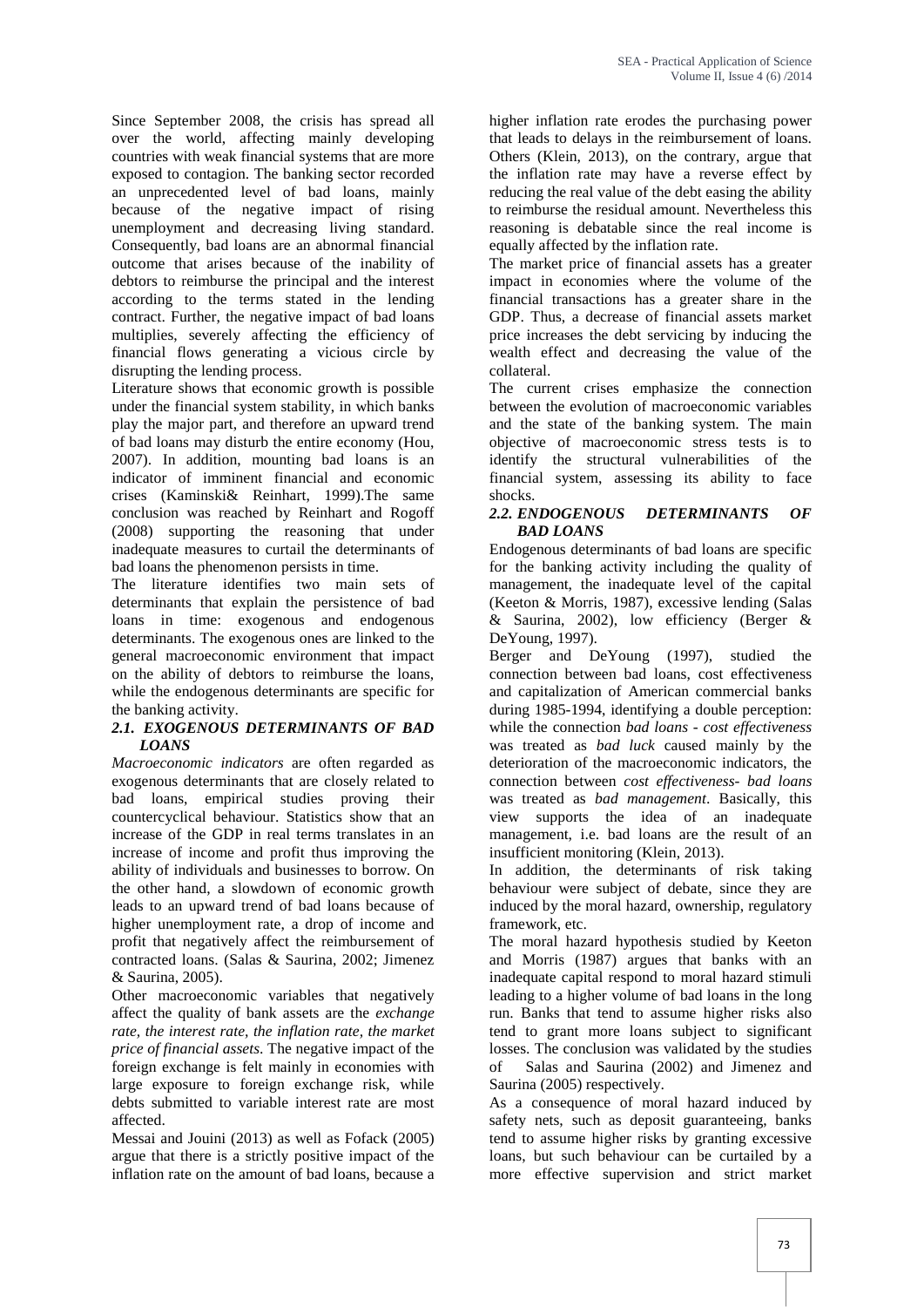regulation. Debates concerning the governmental intervention on banks behaviour uncover other facets of the recent crisis.

Other specific elements of the banking system may impact on bad loans, but are rated as less important, such as the classification of bad loans. For example, the grouping of loans according to their quality influences the reported volume of bad loans. The same implications regard the quality of the collateral, i.e. a loan is considered as being bad or good according to the possibility to liquidate the collateral.

## **3. METHODOLOGY AND DATA**

The hypothesis of the study is that under an economic downturn, the level of bad loans is likely to grow, a higher impact being induced by a lower GDP, raising inflation, unemployment and higher interest rates. The hypothesis is consistent with Figure 1 which describes the crisis cycle, beginning from the economic boom followed by credit expansion driven by irrational exuberance, overconfidence and lax lending policies and ending with the economic recession characterized by deterioration of bank assets, decreasing of investments value and a sharp decline in the GDP.

The methodology consists in analysing the interdependence between macroeconomic indicators (GDP growth rate, inflation rate, unemployment and lending interest rates), as independent variables, and bad loans ratio, as dependent variable. The equation is:

 $NPL = \rho GDP + \rho Intl + \rho ZL$  + *β2Lend +*  $\beta$ *Jnempl + ε(1)*

Where: - *NPL* – bank bad loans rate (annual% of total loans);*GDP* - growth rate of GDP (%); *Infl* the annual rate of inflation (%); *Uempl* - the annual rate of unemployment (%); *Lend* - the annual lending interest rate (%).

Applying quantitative analysis is based on data of Baltic countries, Estonia, Latvia and Lithuania, using econometric models as like purpose of processing the data, respectively multiple linear regression and Pearson correlation coefficient, and for Romania qualitative analysis of data represented into graphs.

The sample of countries (including Estonia Lithuania, Latvia) was chosen given their economic, cultural and historical similarities. The Baltic States are small, open economies with strong economic links to the Scandinavian and each other, and constantly increasing foreign investment inflows. The banking sector is dominated by Scandinavian headquartered banks, following similar policy approaches like the parent banks.

The main domestic risk is labour market overheating: as the increase of real wages tends to exceed the increase of productivity it could negatively affect competitiveness and export growth.

Romania, an emerging economy, was chosen for comparative reasons. It is a rather big economy that went through considerable reforms but structural imbalances still need to be addressed. The main policy objective is the real convergence towards the EU average to close the significant gap of the GDP/capita, and to catch up on productivity. Unemployment is rather low (7%), but emigration is significant.

The selected countries are catching up economies, having previously experienced a transition period from planned to market economy. The analysis highlights the trend of bad loans under the influence of macroeconomic variables in similar economic circumstances.

As a result of irrelevance data on bad loans prior to the 2000s, the range sample data satisfactory, covers the period 2000-2013, the one used in this work. The data sources are: the World Bank, International Monetary Fund (Financial Soundness Indicators - FSI) and statistics of central banks.

*Table 1* shows that a NPL variation has a significant negative correlation with GDP growth in all the four countries (the most significant correlation occurring in the Lithuania, -0.74504, followed by Latvia, Estonia and Romania). The inflation rate exhibits a negative correlation with the NPL in all countries except Lithuania. The lending interest rate is positively correlated with the NPL in all countries except Romania, while the unemployment has a positive correlation with the NPL in each of the four countries.

## **4. RESULTS**

The results are broken down for each country as follows.

## **Estonia**

In Estonia, the NPL has proved to be strongly influenced by the unemployment rate. There is a positive correlation between the two variables, i.e. increasing unemployment rate determines the increase of NPLs ratio, lower incomes hindering reimbursement.

Estonia has a very flexible labour market, but structural unemployment remains higher than in countries with similar labour market policies, because workforce skills and education do not provide the qualification required by employers, maintaining unemployment high even under economic growth.

As for the influence of the other determinants, a significant, but negative influence has the decreasing growth rate of the GDP that is impacting on the banking sector by increasing NPLs ratio.

The financial crisis of 2008 has had a severe effect on the Estonian economy, primarily as a result of an investment and consumption slump that followed the bursting of the real estate market bubble that had been building up prior to the crises.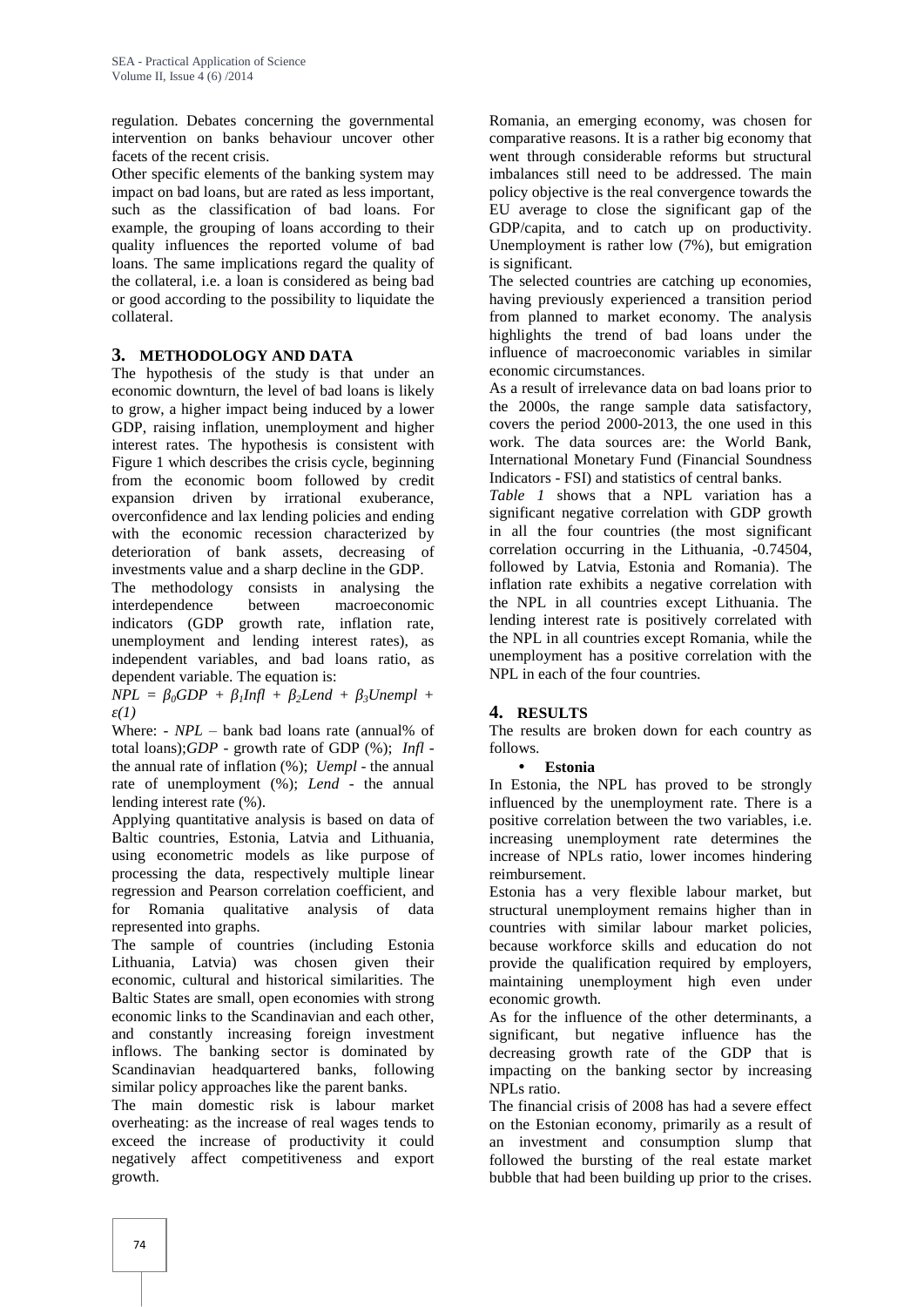These aspects are reflected by the decreasing trend of GDP and as a consequence in the increasing level of bad loans, given the negative correlation between these two indicators.

*Figure 2* shows an upward trend of bad loans, mainly during 2007-2010, peaking in 2009. This trend is determined most significantly by the unemployment rate, followed by the drop of the GDP.

A positive correlation between the lending interest rates and NPLs is noticeable, its increase having a negative impact on borrowers' debt service and hence on NPLs ratio.

On the contrary, the influence of the inflation rate on NPLs is not significant but, a slight negative correlation is identifiable.

Nevertheless, during recession, the capital adequacy in the Estonian banking system remains high at 20 % of risk-weighted assets at end 2013, bad loans dropping to 1, 5% of the portfolio. With the loan-to-deposit ratio now just close to one, the banking system appears to have reached a sustainable balance.

According with IMF Staff Report (IMF, 2014), the economic recovery in Estonia continued in 2013 but at a slower pace. Private consumption provided the main support for growth, while net exports made a negative contribution. Inflation declined gradually to 3.5% (average) in 2013, but remains above the euro average. Some of the slowdown is due to one-off factors, and there are unexplained anomalies in the national accounts data (e.g., a large deflator and unusual changes in implied taxes and subsidies). These anomalies and other indicators from tax revenue and labour market data have led most of the official and private analysts in Estonia to believe that the actual 2013 growth rate was higher than the current official figure.

The average unemployment rate dropped 1.4 points to 8.6% in 2013 (Figure 2) with the number of registered unemployed persons falling by a similar proportion. The unemployment rate is now roughly half of the 2010 peak. In contrast to many other advanced economies, this has taken place against a backdrop of a rising participation rate since the boom, encouraged in part by enhanced benefits for the unemployed.

Wage growth accelerated and outstripped productivity growth as labour market conditions tightened. Nominal wage growth accelerated to 7,6% in 2013, resulting in an increase of the real unit labour costs of 2.5% relative to 2012. (IMF, 2014)

### **Latvia**

Latvia exhibits a somewhat similar situation to that of Estonia's showing an increased rate of bad loans. In this case, the drop of the GDP had a significant impact, followed by the unemployment rate.

After 2010, the economy began to recover and Latvia joined the Euro zone maintaining a flat trend of growth. The trend was stabilised at 4.1% in 2013, after reaching a peak at 5.4% during 2011- 2012.

Unemployment also impacted on bad loans. By end of 2013, the unemployment rate had dropped to 14 %, as compared to 16.2 % at end of 2011 and 19% in 2010. The improvement is underpinned by strong job creation. Tightening labour market conditions are reflected in rising wages: real wages increased by 4.2 % in 2013, a significant acceleration from the slow pace in earlier wages' increase (1.3 % in 2012). This is in line with staff analysis suggesting that the cyclical component of unemployment has largely been eliminated at this juncture; remaining unemployment is mainly of structural in nature.

Figures 3 as well as the statistical results show the influence of each determinant on the NPL. A strong, negative correlation between the inflation rate and the NPL during 2009-2012 is identified, as a result of developments arising from the crisis. Regarding the lending interest rate, results shows a positive correlation, but not as significant as for the other determinants.

Recent results show that Latvia's bank balance sheets continued to strengthen. Profitability increased and the ratio of bad loans declined for both the household and corporate sector, but the large size of N non-resident deposits in the banking system is a source of vulnerability being subject to stricter prudential requirements. Liquidity stress test results show that each Latvian bank would be able to withstand an outflow of up to 60 % of its non-resident deposits without recourse to other sources of financing to replenish the outflows.

Latvia's economy continues to recover strongly as it joins the euro area. The output gap is now largely closed, and labour market conditions are tightening despite still high unemployment. Growth has moderated from an average of 5.3% in 2011–2012 to 4.1% in 2013 (*Figure 3*).The current account is close to balance, while inflation has fallen to near zero due mainly to declining energy prices. Bank balance sheets are improving but credit continues to contract. (IMF, 2014). The country has taken rapid strides since the crisis, undertaking large internal devaluation and addressing severe macroeconomic imbalances. Over the last three years Latvia has achieved strong economic growth and a substantial fall in unemployment.

Nevertheless, there are risks to this broadly favourable outlook. A prolonged slowdown in European partner countries would dampen Latvia's recovery and increase its current account deficit, while a surge in global financial volatility could affect bank funding.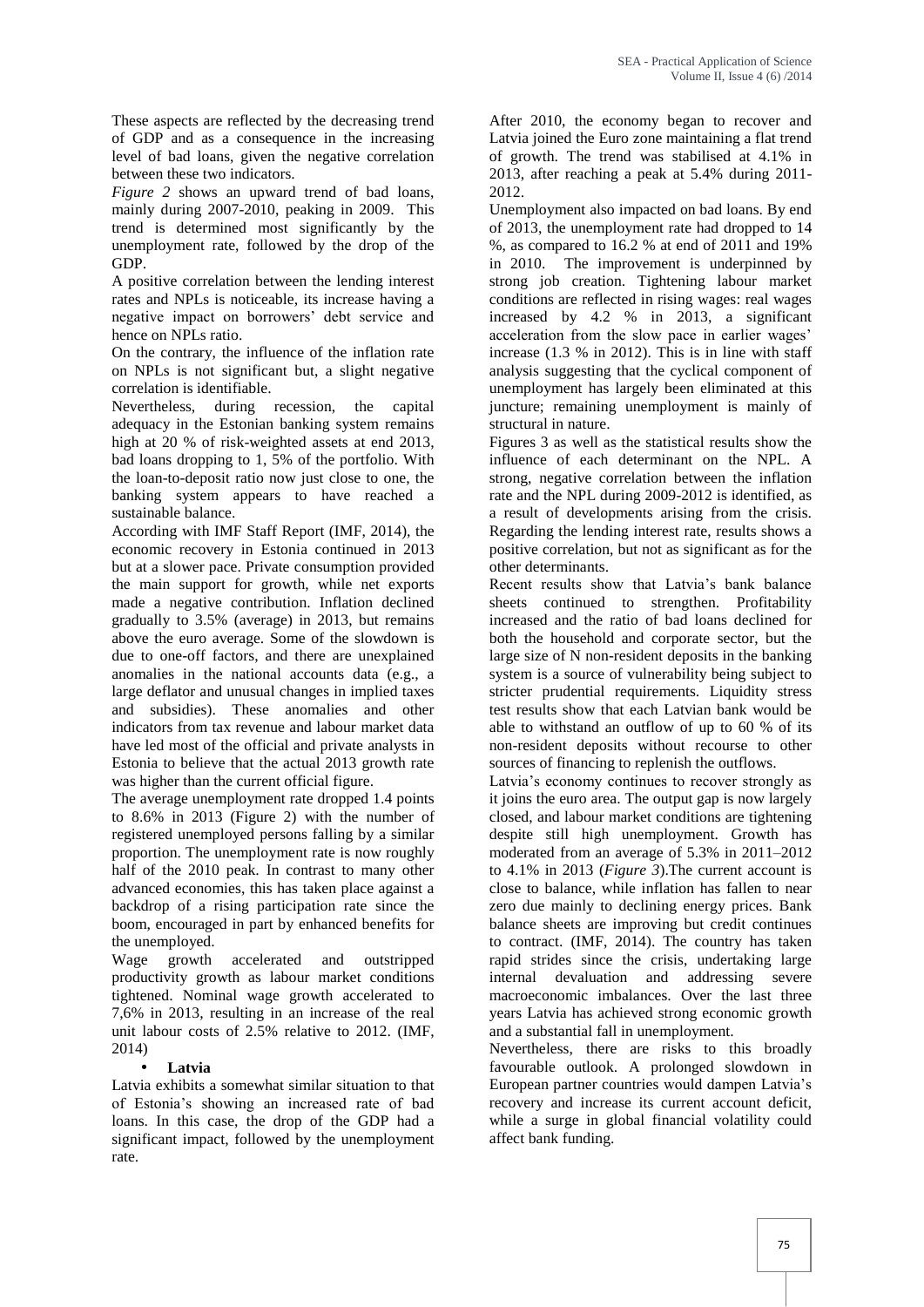## **Lithuania**

In Lithuania, there are certain similarities as well as differences compared to Estonia and Latvia. There is a negative correlation between the unemployment rate and NPL, and also between the NPL and the GDP growth rate.

*Figure 4* shows the decrease of the GDP growth rate, dropping to negative values in 2009, while the NPL reaches its maximum level. On the other hand there is a lag between the peak of the NPL, unemployment and inflation rate, respectively. As for the lending interest rate, it did not exert a significant influence on the level of NPL.

Despite good progress in reducing bad loans, private sector credit has yet to return decisively to positive growth, likely reflecting engrained post crisis risk aversion on the part of potential borrowers and banks, as well as debt overhang in many households.

Capital adequacy rose further to a comfortable 17.2 % at end of 2013 and liquidity indicators are well ahead of requirements. While some smaller banks would benefit from bigger capital buffers especially as the regulatory bar will rise with the implementation of global and European reforms and credit unions are in need of reform, they do not pose material risk to overall financial stability because of their small size (IMF, 2014).

The economy has entered a broadly favourable trajectory of healthy and balanced growth, thanks to a multi-year reform effort. Output should surpass its pre-crisis peak of 2008 for the first time, in 2014 but now in a sustainable manner. Largely driven by domestic demand, real GDP expanded by 3.3%, as rising real wages boosted private consumption and investment rebounded on the back of high capacity utilization, more public investment, and a recovery in construction. Export growth slowed in the second half of the year, reflecting a softening of trading partner demand. Similar prospects for 2014 will put real GDP above 2008 levels, but this time the current account is in slight surplus, inflationary pressures are absent, and the banking system's loan-to-deposit ratio is contained at not much above 100 percent.

### **Romania**

The study refers to Romania, as a catching up economy, as are the Baltic countries. Romania has a larger economy, following a different reformation path. Despite the economic turmoil the NPL in Romania follows a moderately increasing slope.

Statistical analysis wasn't relevant in the case of Rumania and the impact of selected macroeconomic determinants on NPL and will be analysed only through graphic correlation.

*Figure 5* reflects the impact of the decreasing GDP growth rate on NPLs. The interest rates during 2000 – 2007 fuelled lending, increasing indebtedness. As a consequence, a delay effect is

noticeable, the NPL reaching 18.2% in 2013, despite economic growth.

There is no sizeable influence of the inflation rate and unemployment on the NPLs ratio.

Under the present circumstances, the quality of loan portfolio is of concern for central bankers, leading to rather sever requirements concerning the provisioning of bad loans and prudential supervision. (NBR, 2013).

IMF forecast shows that Romania's economy will return in 2014 to the pre-crisis GDP level, but its recovery is slower than in other countries which were hit by the economic crisis. This is due to drawbacks in the absorption of EU funds, infrastructure, state companies, but with opportunities in areas such as energy and exports. Romania's economy increased by 3.5% in 2013 (Figure 5), and a 2.2-2.5% increase is forecasted for 2014. (IMF, 2014)

It is important to notice that Romania's economic performance depends too much on factors such as the weather, which influences the agriculture, a sector that contributes 6% to the GDP.

### **5. CONCLUDING REMARKS**

The financial crisis has shown that poor business models lines and regulatory reforms are in constant change. Still, there is a need for adjustments in order to restructure and strengthen banks' balance sheets and establish a foundation for an more stable and solid banking sector.

Moreover, significant uncertainties in the market induced by widely differing national approaches and practices within EU banks to respond to concerns about the quality of assets and debt tolerance. Lack of comparability of asset quality among EU banks causes an additional challenge because of different approaches of key aggregates e.g. the definition of bad loans.

The current crisis is subject to high rates of bad loans that are having a strong impact on bank stability and on the economy worldwide. The problems generated by bank bad loans represent concern among theoreticians and practitioners.

As expected, a rise in real GDP growth leads to a decline in bad loan ratios. This finding is robust across all considered specifications and in line with existing research and the results of Glen and Mondragón-Vélez (2011) as well as Nkusu (2011). Lagged GDP growth also significantly affects NPL growth but with a positive sign. This finding lends support to the notion that bank asset quality deteriorates with a lag in response to positive growth due to loose credit standards applied during the boom period.

Our econometric analysis suggests that real GDP growth was the main driver of bad loan ratios during the past decade. Therefore, a drop in global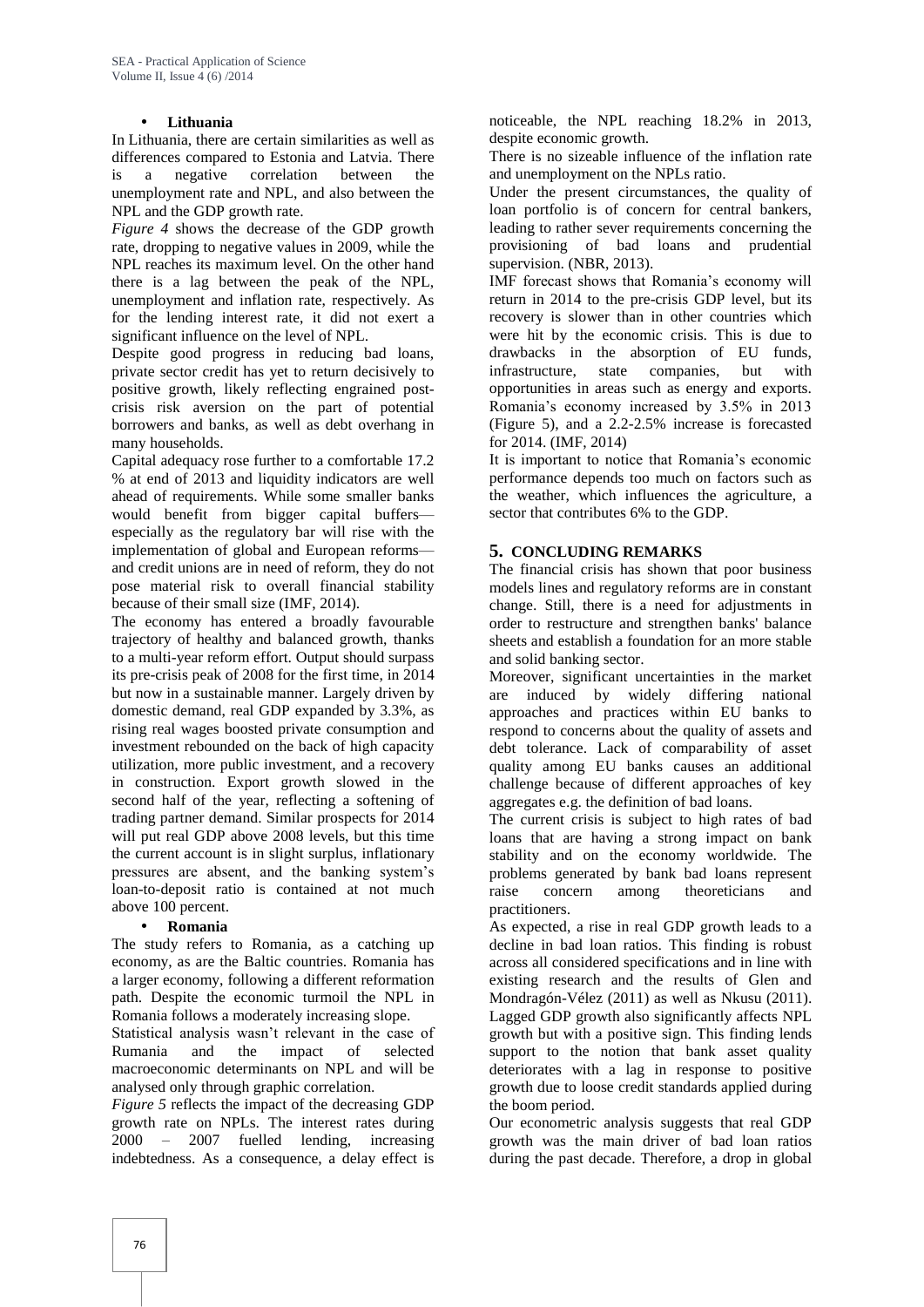economic activity remains the most important risk for bank asset quality.

The paper identifies a common aspect of the Baltic countries and Romania, i.e. the strong impact of the GDP downward trend on NPL that proves to be much sharper during the recession. Another common issue identified in the three Baltic countries is the positive correlation between the unemployment rate and the NPL, largely because of high unemployment rates in these countries, which were amplified during 2009-2011.

The global financial crisis exposed vulnerabilities that had built up in the Baltic states, but the post crisis recovery revealed inherent strengths as well. After very deep recessions in 2009, they began to bounce back and already in 2011 had the fastest GDP growth rates in the EU.

The present challenges of these countries relate to the ability to sustain economic growth, especially as members (or prospective members) of the Euro zone. Significant progress has been made since the crisis in improving the resilience of the Baltics' financial systems, but they are not yet providing credit to support the ongoing recovery. Credit is still declining in Latvia and Lithuania in spite of the recovery, while it is weak in Estonia—in other words, the Baltics are experiencing a recovery not supported by bank credit. Reviving credit will be essential to sustain growth and, in the longer term, foster convergence.

Romania, on the other hand, has mitigated risks, by using extended monetary macro prudential policies, inflation targeting and fiscal consolidation. The GDP follows an upward trend, but measures should be considered in order to revive the lending process that would induce a lever effect and support growth. Unemployment was maintained at sustainable levels, but labour force emigration is still significant.

New directions of research regarding bad loans will be made by taking into account the situation of all Central and Eastern European Countries and will be interesting to observe the structure of loans: for households and firms. Also the research may be completed by including others macroeconomic determinants (e.g. stock prices, exchange rate) as well as analysing the correlation between bank specific factors and bad loans.

### **Acknowledgement:**

*This work was supported from the European Social Fund through Sectorial Operational Programme Human Resources Development 2007 – 2013; project number POSDRU/159/1.5/S/134197, project title "Performance and Excellence in Doctoral and Postdoctoral Research in Romanian Economics Science Domain".*

#### **6. REFERENCES**

- [1] Berger, A. & DeYoung, R. (1997).Problem Loans and Cost Efficiency in Commercial Banks, *Journal of Banking and Finance*, *21*,pp. 849–870.
- [2] Bloem, M. A. & Gorter, N.C. (2001).Treatment of Non-performing Loans in Macroeconomic statistics. *IMF Working Paper, WP/01/209,* Washington D.C.: International Monetary Fund.
- [3] Caprio, Jr. G. (1998). Banking on crises: expensive lessons from recent financial crises. *World Bank Policy Research Working Paper Series 1979*. The World Bank.
- [4] Fofack, H. (2005).Bad Loans in Sub-Saharan Africa: Causal Analysis and Macroeconomic Implications. *World Bank Policy Research Working Paper No.3769*.The World Bank.
- [5] Glen, J. & Mondragón-Vélez, C. (2011): Business Cycle Effects on Commercial Bank Loan Portfolio Performance in Developing Economies, *International Finance Corporation, World Bank Group.*
- [6] Hou, Y. (2007). The Bad Loans: Some Bank- Level Evidences*. In Proceedings of the 4th International Conference on Applied Financial Econometrics - Quantitative & Qualitative Analysis in Society Science,* July 12–14, 2007.
- [7] International Monetary Fund. (2014). Baltic Cluster Report, *IMF Country Report No. 14/116*. Retrived from
- [8] http://www.imf.org/external/pubs/ft/scr/2014/c r14116.pdf.
- [9] International Monetary Fund. (2013). Financial Soundness Indicators, All Countries - Latest available data. Retrived from
- [10] http://elibrarydata.imf.org/Report.aspx?Report  $=4160268$
- [11] Jimenez, G. & Saurina, J. (2005). Credit cycles, credit risk, and prudential regulation*, Banco de Espana Working Papers Series*, January. Retrived from http://www.bis.org/bcbs/events/rtf05JimenezS aurina.pdf
- [12]Kaminski,G.L. & Reinhart,C.M. (1999).The Twin Crises: The Causes of Banking and Balance-of-Payments Problems. *The American Economic Review*, Vol. 89 No. 3.
- [13] Keeton, W. & C. Morris. (1987). Why Do Banks' Loan Losses Differ? *Federal Reserve Bank of Kansas City, Economic Review*, May, 3–21.
- [14] Klein, N. (2013). Bad Loans in CESEE: Determinants and Macroeconomic Performance, *IMF Working Paper, WP/13/72*, Washington D.C.: International Monetary Fund.
- [15]Messai, A., S &Jouini, F. (2013).Micro and Macro Determinants of Non-Performing Loans, *International Journal of Economics*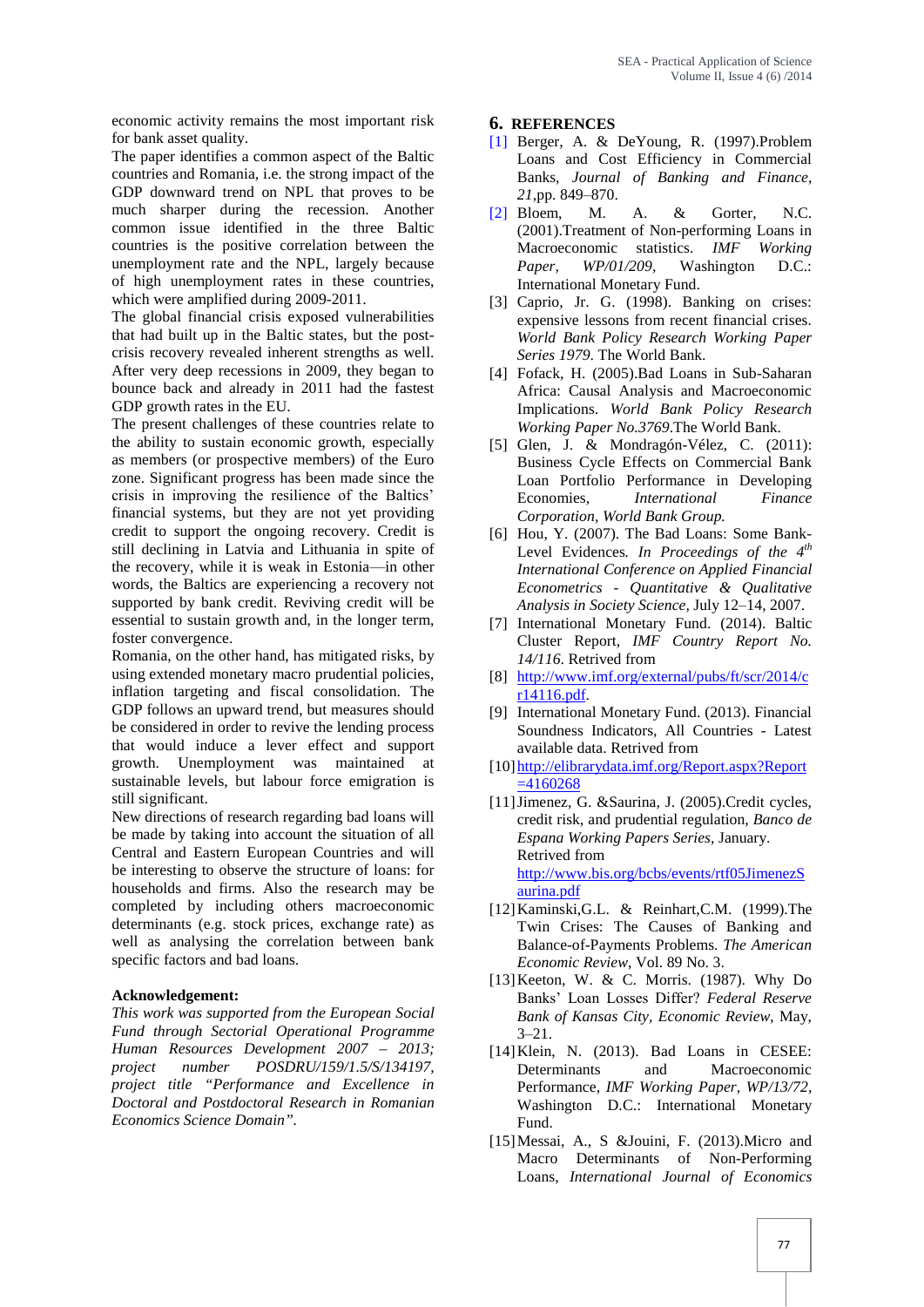*and Financial Issues*, Vol. 3, No. 4, pp. 852- 860.

- [16]National Bank of Romania.(2013).*Financial Stability Report*. Retrived from
- [17] http://www.bnro.ro/PublicationDocuments.asp x?icid=6711
- [18]Nkusu, M. (2011): Nonperforming Loans and Macrofinancial Vulnerabilities in Advanced Economies, *IMF Working Paper 11/161*, Washington D.C.: International Monetary Fund.
- [19]Reinhart, C.M. & Rogoff, K. S.(2008*.* Banking Crises, An Equal Opportunity Menace .*NBER Working Paper, 14587*.
- [20] Salas, V. and Saurina, J. (2002). Credit Risk in Two Institutional Regimes: Spanish Commercial and Savings Bank. *Journal of Financial Services Research*, 22:3, pp. 203– 224
- [21]The World Bank. Database World Development Indicators. Retrived from
- [22] http://databank.worldbank.org/data/views/varia bleselection/selectvariables.aspx?source=world -development-indicators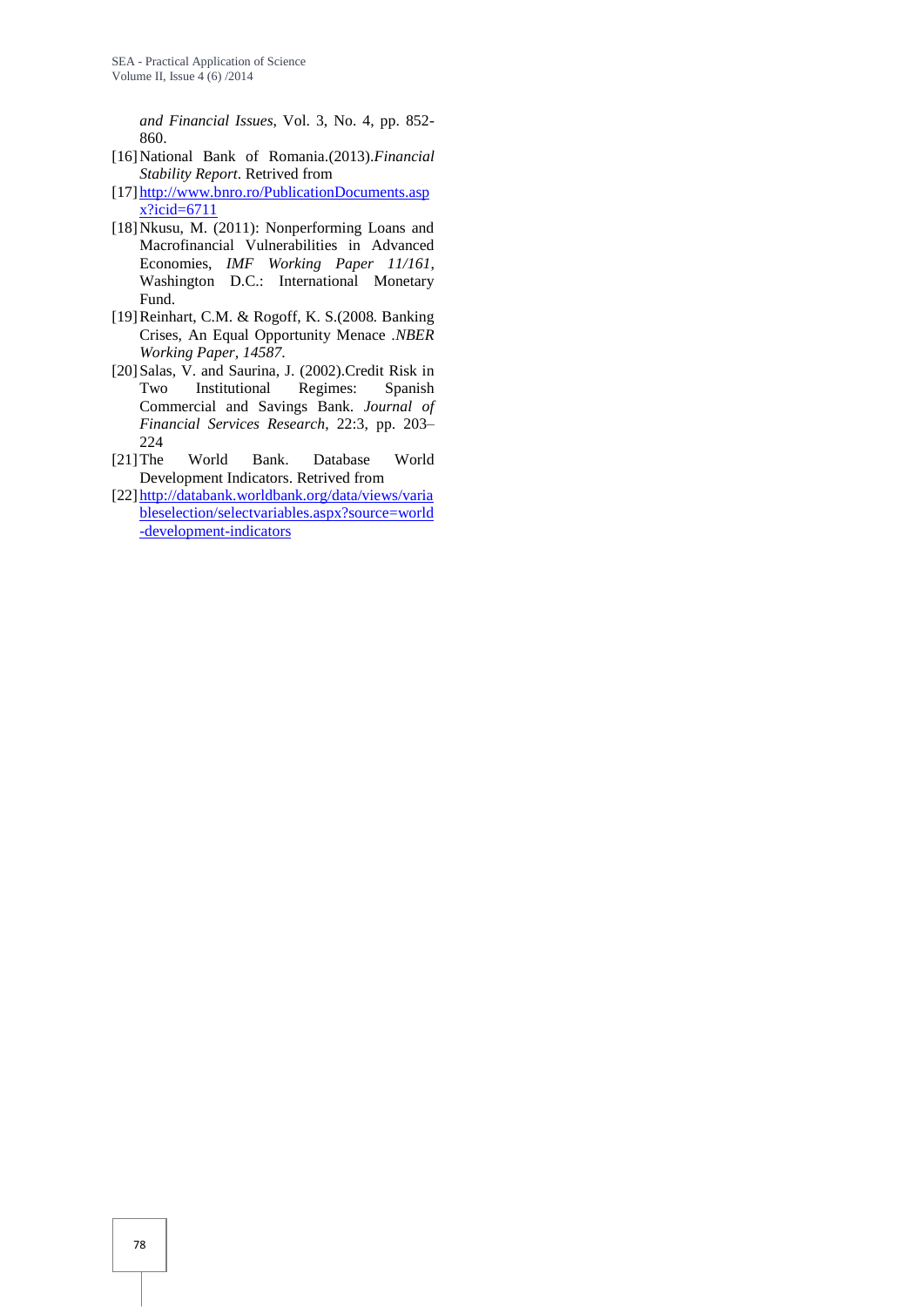

*(Figure 1.* The financial crisis development)<br>No.1

| Correlation coefficient matrix |            |            |            |            |          |
|--------------------------------|------------|------------|------------|------------|----------|
| <b>Correlation Coefficient</b> |            | GDP        | Infl       | Lend       | Unempl   |
| Estonia                        | <b>NPL</b> | $-0,60926$ | $-0.25483$ | 0.511262   | 0,674674 |
| Latvia                         | <b>NPL</b> | $-0,62374$ | -0,49444   | 0,212258   | 0,870410 |
| Lithuania                      | NPL        | $-0.74504$ | 0,010427   | 0,063394   | 0,658462 |
| Romania                        | <b>NPL</b> | $-0.41159$ | $-0,50103$ | $-0.53839$ | 0,185897 |

Source: authors calculations using data from World Bank

Table No.1



*(Figure 2.* Macroeconomic indicators and NPL –Estonia, Source: IMF, 2013, World Bank)